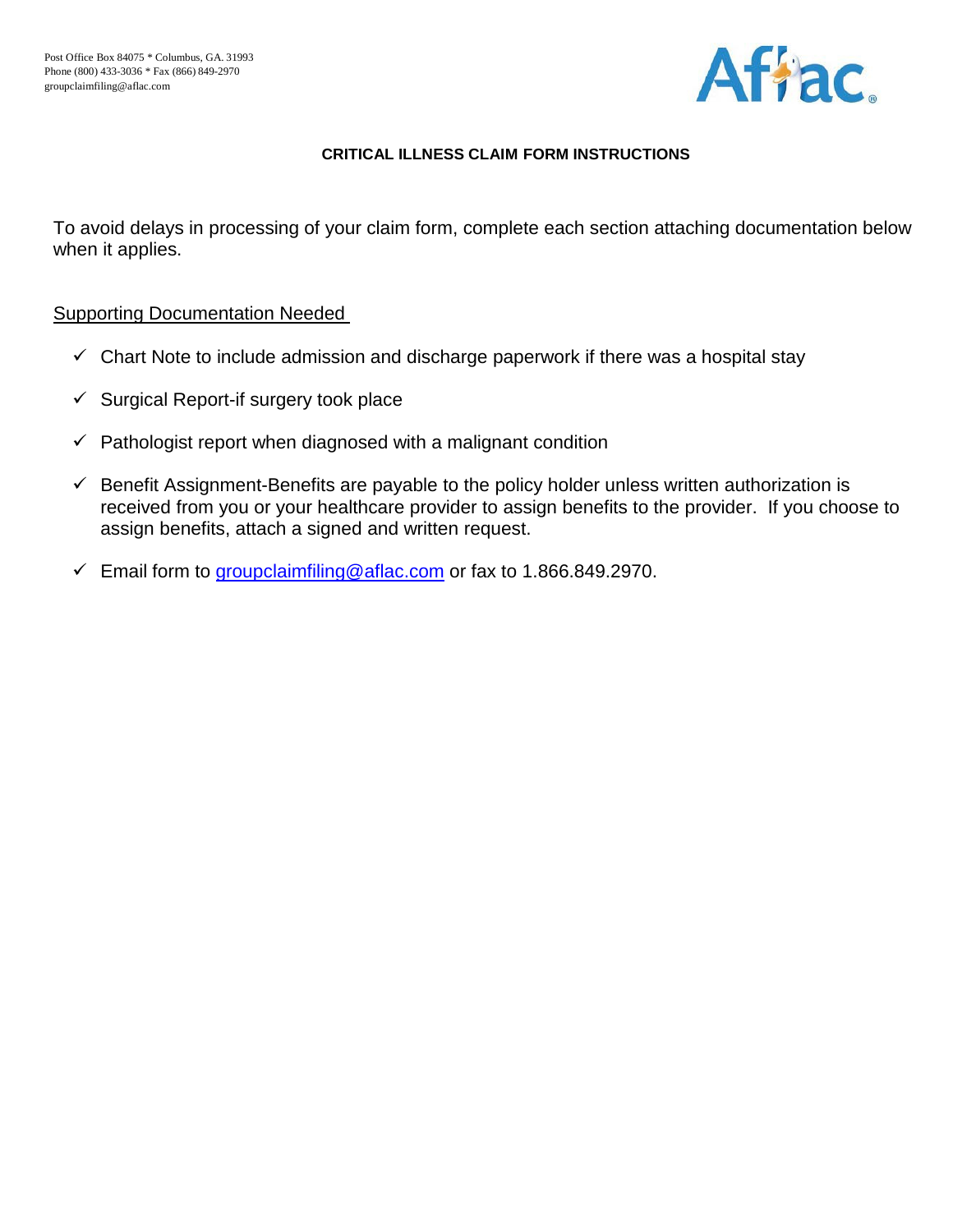

#### **CRITICAL ILLNESS CLAIM FORM**

#### **Please review your policy for specific benefits covered under your plan. To prevent processing delays, please have claim form completed in full and return the signed HIPAA. Please submit medical documentation from your healthcare provider to support yourclaim.**

|                                                                                                                                                                                                                                    |                                                   | POLICYHOLDER/CLAIMANT INFORMATION                                                           |                        |                    |
|------------------------------------------------------------------------------------------------------------------------------------------------------------------------------------------------------------------------------------|---------------------------------------------------|---------------------------------------------------------------------------------------------|------------------------|--------------------|
| Employer's Name:                                                                                                                                                                                                                   | Policy/Certificate No.                            | Social Security No.                                                                         | Date of Birth          | Gender:            |
|                                                                                                                                                                                                                                    |                                                   |                                                                                             |                        |                    |
|                                                                                                                                                                                                                                    |                                                   |                                                                                             |                        |                    |
| Policyholder's Name:                                                                                                                                                                                                               | Policyholder's Address, City, State, Zip Code     |                                                                                             | Policyholder's E-Mail: | Telephone Number:  |
|                                                                                                                                                                                                                                    |                                                   |                                                                                             |                        |                    |
|                                                                                                                                                                                                                                    |                                                   |                                                                                             |                        |                    |
|                                                                                                                                                                                                                                    | □ Check Box If This Is A Permanent Address Change |                                                                                             |                        |                    |
| Patient's name:                                                                                                                                                                                                                    | Relationship To The Policyholder:                 |                                                                                             | Date of Birth:         | Gender:            |
|                                                                                                                                                                                                                                    |                                                   |                                                                                             |                        |                    |
|                                                                                                                                                                                                                                    |                                                   |                                                                                             |                        |                    |
| "By providing your e-mail address above, you consent to the use of electronic transactions in connection with your CAIC policies, contracts, and/or                                                                                |                                                   |                                                                                             |                        |                    |
| accounts to the extent available permitted by law (which may include, but not limited to: invoices, claim correspondence, contracts, surveys, and other<br>materials that CAIC is, or may be, legally required to deliver to you). |                                                   |                                                                                             |                        |                    |
| □ Cancer; Carcinoma in situ; Skin Cancer: Please submit a copy of the pathology report from which the condition was diagnosed.                                                                                                     |                                                   |                                                                                             |                        |                    |
|                                                                                                                                                                                                                                    |                                                   |                                                                                             |                        |                    |
| □Heart Attack; Sudden Cardiac Arrest: Please submit a copy of the discharge summary, cardiology consult report, cardiac catheterization report,                                                                                    |                                                   |                                                                                             |                        |                    |
| history & physical, and ER notes.                                                                                                                                                                                                  |                                                   |                                                                                             |                        |                    |
|                                                                                                                                                                                                                                    |                                                   |                                                                                             |                        |                    |
| $\Box$ Coronary Artery Bypass Surgery: Please submit a copy of the operative report for the procedure.                                                                                                                             |                                                   |                                                                                             |                        |                    |
| □Major Organ Transplant; Bone Marrow Transplant: Please submit a copy of the operative report for the procedure.                                                                                                                   |                                                   |                                                                                             |                        |                    |
|                                                                                                                                                                                                                                    |                                                   |                                                                                             |                        |                    |
| □Stroke: Please submit a copy of the discharge summary, MRI and/or CT test reports from the initial diagnosis, as well as proof of permanent neurological                                                                          |                                                   |                                                                                             |                        |                    |
| damage (i.e. follow up CT and/or MRI reports, office notes from neurologist or therapist, etc.)                                                                                                                                    |                                                   |                                                                                             |                        |                    |
| □Renal Failure: Please submit proof of the start date for dialysis or the operative report for transplant. The End Stage Renal Disease Medical Evidence                                                                            |                                                   |                                                                                             |                        |                    |
| Report is preferred.                                                                                                                                                                                                               |                                                   |                                                                                             |                        |                    |
|                                                                                                                                                                                                                                    |                                                   |                                                                                             |                        |                    |
| $\Box$ Heart Event: Please submit a copy of the operative report for the procedure.                                                                                                                                                |                                                   |                                                                                             |                        |                    |
| □Loss of Sight, speech, hearing, coma, burns, paralysis: Please submit medical documentation from the health care provider indicating the diagnosis                                                                                |                                                   |                                                                                             |                        |                    |
|                                                                                                                                                                                                                                    |                                                   |                                                                                             |                        |                    |
| and severity.                                                                                                                                                                                                                      |                                                   |                                                                                             |                        |                    |
|                                                                                                                                                                                                                                    |                                                   |                                                                                             |                        |                    |
|                                                                                                                                                                                                                                    |                                                   | **Disclaimer: Some of the conditions and services listed may not be covered by your policy. |                        |                    |
| Dates                                                                                                                                                                                                                              |                                                   | To and From                                                                                 |                        | Round Trip Mileage |
|                                                                                                                                                                                                                                    |                                                   |                                                                                             |                        |                    |
|                                                                                                                                                                                                                                    |                                                   |                                                                                             |                        |                    |
|                                                                                                                                                                                                                                    |                                                   |                                                                                             |                        |                    |
|                                                                                                                                                                                                                                    |                                                   |                                                                                             |                        |                    |
|                                                                                                                                                                                                                                    |                                                   |                                                                                             |                        |                    |
|                                                                                                                                                                                                                                    |                                                   |                                                                                             |                        |                    |
|                                                                                                                                                                                                                                    |                                                   |                                                                                             |                        |                    |
|                                                                                                                                                                                                                                    |                                                   |                                                                                             |                        |                    |
|                                                                                                                                                                                                                                    |                                                   |                                                                                             |                        |                    |
|                                                                                                                                                                                                                                    |                                                   |                                                                                             |                        |                    |
|                                                                                                                                                                                                                                    |                                                   |                                                                                             |                        |                    |
| Several states require that the following statement appear on the claim forms:                                                                                                                                                     |                                                   |                                                                                             |                        |                    |
|                                                                                                                                                                                                                                    |                                                   |                                                                                             |                        |                    |
| Any person, who knowingly and with intent to defraud any insurance company, files a statement of claim containing any materially false, incomplete or<br>misleading information, is quilty of a crime                              |                                                   |                                                                                             |                        |                    |
| I hereby certify that the answers I have provided to the foregoing questions are both complete and true to the best of my knowledge and belief. I have read the                                                                    |                                                   |                                                                                             |                        |                    |
| fraud notice included with this form.                                                                                                                                                                                              |                                                   |                                                                                             |                        |                    |
|                                                                                                                                                                                                                                    |                                                   |                                                                                             |                        |                    |
|                                                                                                                                                                                                                                    |                                                   |                                                                                             |                        |                    |
|                                                                                                                                                                                                                                    |                                                   |                                                                                             |                        |                    |
|                                                                                                                                                                                                                                    |                                                   |                                                                                             |                        |                    |
|                                                                                                                                                                                                                                    |                                                   |                                                                                             |                        |                    |
|                                                                                                                                                                                                                                    |                                                   |                                                                                             |                        |                    |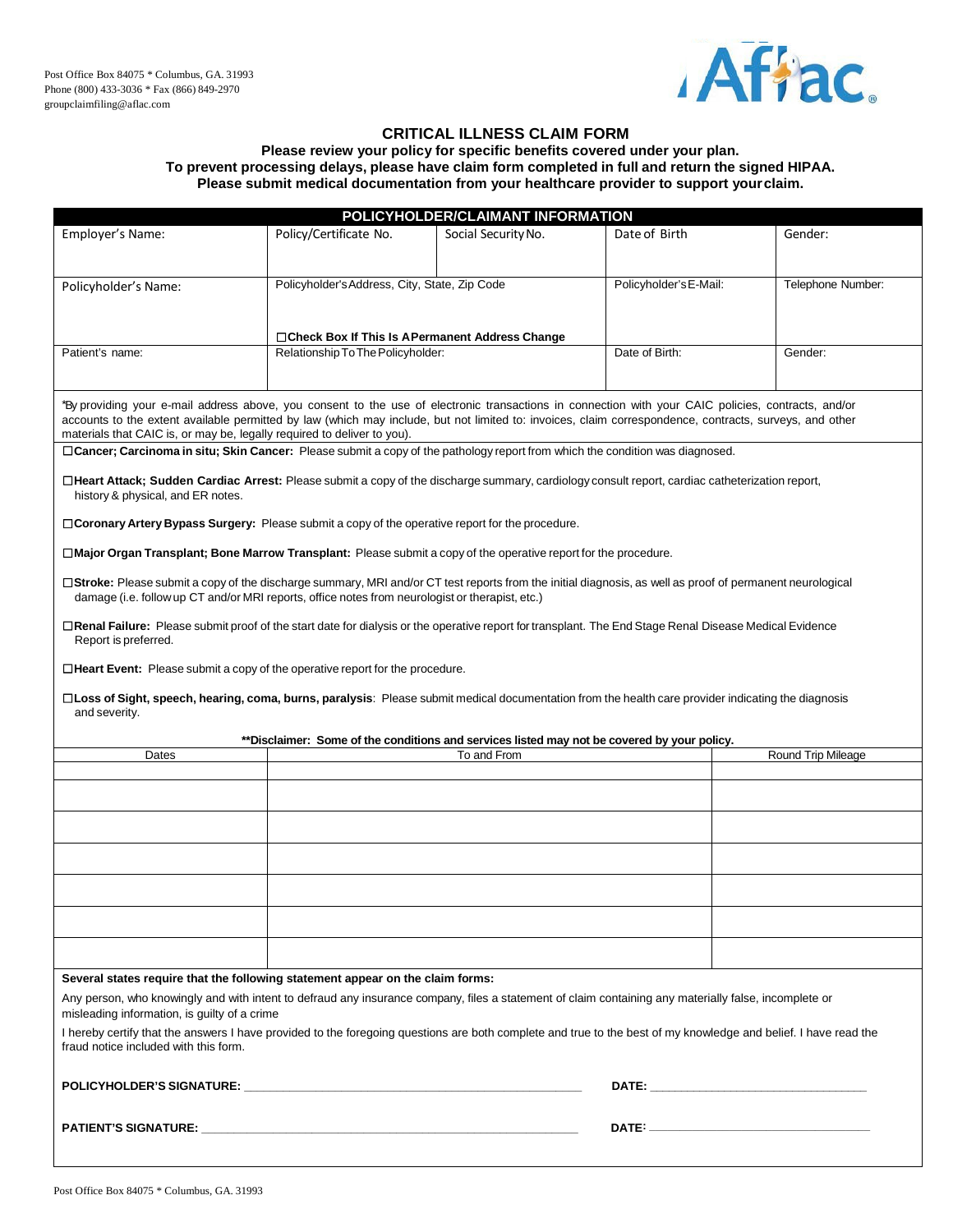## **CRITICAL ILLNESS CLAIM FORM**

| (Page 1 of 2)            |                                                                                                                                                                     |                                        | <b>ATTENDING PHYSICIAN'S STATEMENT</b>                                                                                                                                                     |                                                                                                                                                                                                                                                                         |
|--------------------------|---------------------------------------------------------------------------------------------------------------------------------------------------------------------|----------------------------------------|--------------------------------------------------------------------------------------------------------------------------------------------------------------------------------------------|-------------------------------------------------------------------------------------------------------------------------------------------------------------------------------------------------------------------------------------------------------------------------|
|                          | PATIENT'S NAME:                                                                                                                                                     |                                        |                                                                                                                                                                                            | DATE OF BIRTH:                                                                                                                                                                                                                                                          |
|                          | WHEN DID SIGNS AND/OR<br>SYMPTOMS FIRST APPEAR?                                                                                                                     |                                        | HAS THE PATIENT EVER RECEIVED MEDICAL<br>ADVICE OR TREATMENT FOR THIS OR A SIMILAR<br>CONDITION?                                                                                           | DIAGNOSIS (INCLUDING COMPLICATIONS)                                                                                                                                                                                                                                     |
|                          |                                                                                                                                                                     |                                        | □Yes, When<br>$\square$ No                                                                                                                                                                 |                                                                                                                                                                                                                                                                         |
|                          |                                                                                                                                                                     |                                        | <b>CANCER/ CARCINOMA IN SITU</b>                                                                                                                                                           |                                                                                                                                                                                                                                                                         |
|                          |                                                                                                                                                                     |                                        | DATE OF DIAGNOSIS (THE DATE THE PATHOLOGICAL SPECIMEN(S) WERE OBTAINED ON<br>WHICH CANCER OR CARCINOMA IN SITU WERE DIAGNOSED)                                                             | WAS THE CANCER/CARCINOMA IN SITU<br><b>IDIAGNOSED PATHOLOGICALLY</b><br><b>OCLINICALLY DIAGNOSED</b>                                                                                                                                                                    |
|                          |                                                                                                                                                                     | THAT SUPPORTS THE DIAGNOSIS OF CANCER. |                                                                                                                                                                                            | IF THE CANCER/CARCINOMA IN SITU WAS PATHOLOGICALLY DIAGNOSED, ATTACH A COPY OF THE PATHOLOGY REPORT. IF THE CANCER/CARCINOMA IN SITU<br>WAS CLINICALLY DIAGNOSED, PLEASE PROVIDE THE REASON(S) THAT PATHOLOGICAL DIAGNOSIS WAS NOT OBTAINED AND ATTACH MEDICAL EVIDENCE |
|                          |                                                                                                                                                                     |                                        | <b>MYOCARDIAL INFARCTION (HEART ATTACK)</b>                                                                                                                                                |                                                                                                                                                                                                                                                                         |
|                          |                                                                                                                                                                     |                                        | DOES THE PATIENT'S CONDITION MEET ALL OF THE FOLLOWING CRITERIA:                                                                                                                           |                                                                                                                                                                                                                                                                         |
| $\Box$ Yes               | $\Box$ No                                                                                                                                                           |                                        | ARE NEW AND SERIAL ELECTROCARDIOGRAPHIC (EKG) FINDINGS CONSISTENT WITH MYOCARDIAL INFARCTION?<br>ATTACH A COPY OF THE EKGs AND REPORTS.                                                    |                                                                                                                                                                                                                                                                         |
| $\Box$ Yes               | $\Box$ No                                                                                                                                                           |                                        | WERE CARDIAC ENZYMES ELEVATED ABOVE GENERALLY ACCEPTED LABORATORY LEVELS OF NORMAL FOR<br>CREATINE PHYSPHOKINASE (CPK), A CPK-MB MEASUREMENT MUST BE USED? ATTACH A COPY OF THE LAB REPORT |                                                                                                                                                                                                                                                                         |
| $\Box$ Yes               | DID DIAGNOSTIC STUDIES CONFIRM A MYOCARDIAL INFARCTION AND THE OCCLUSION OF ONE OR MORE CORONARY ARTERIES?<br>$\Box$ No<br>ATTACH COPIES OF ANY APPLICABLE REPORTS. |                                        |                                                                                                                                                                                            |                                                                                                                                                                                                                                                                         |
| $\Box$ Yes               | $\Box$ No                                                                                                                                                           |                                        | DID THE PATIENT HAVE CHEST PAIN CONSISTENT WITH MYOCARDIAL INFARCTION?                                                                                                                     |                                                                                                                                                                                                                                                                         |
|                          |                                                                                                                                                                     |                                        |                                                                                                                                                                                            |                                                                                                                                                                                                                                                                         |
|                          |                                                                                                                                                                     |                                        | DATE OF DIAGNOSIS: (THE DATE THE PATIENT MET ALL OF THE ABOVE CRITERIA FOR MYOCARDIAL INFARCTION)                                                                                          |                                                                                                                                                                                                                                                                         |
|                          |                                                                                                                                                                     |                                        |                                                                                                                                                                                            |                                                                                                                                                                                                                                                                         |
|                          |                                                                                                                                                                     |                                        |                                                                                                                                                                                            |                                                                                                                                                                                                                                                                         |
|                          | $\Box$ No                                                                                                                                                           |                                        | <b>CORONARY ARTERY BYPASS SURGERY</b><br>ARTERIES WITH BYPASS GRAFTS? IF SO, ATTACH A COPY OF THE OPERATIVE REPORT.                                                                        | DID THE PATIENT UNDERGO OPEN HEART SURGERY TO CORRECT NARROWING OR BLOCKAGE OF ONE OR MORE CORONARY                                                                                                                                                                     |
|                          |                                                                                                                                                                     |                                        | WHAT CONDITION CAUSED THE NEED FOR CORONARY ARTERY BYPASS SURGERY?                                                                                                                         | DATE THE PATIENT WAS FIRST TREATED FOR SIGNS OR<br>SYMPTOMS OF THIS CONDITION?                                                                                                                                                                                          |
|                          |                                                                                                                                                                     |                                        | <b>MAJOR ORGAN TRANSPLANT</b>                                                                                                                                                              |                                                                                                                                                                                                                                                                         |
|                          | $\Box$ No                                                                                                                                                           |                                        | ATTACH COPY OF THE OPERATIVE REPORT.                                                                                                                                                       | DID THE PATIENT UNDERGO SURGERY TO RECEIVE A HUMAN HEART, LIVER, LUNG, KIDNEY, PANCREAS, OR BONE MARROW? IF SO,                                                                                                                                                         |
|                          |                                                                                                                                                                     |                                        |                                                                                                                                                                                            | DATE THE PATIENT WAS FIRST TREATED FOR SIGNS OR<br>SYMPTOMS OF THIS CONDITION?                                                                                                                                                                                          |
| $\Box$ Yes<br>$\Box$ Yes |                                                                                                                                                                     |                                        | <b>STROKE</b>                                                                                                                                                                              |                                                                                                                                                                                                                                                                         |
| $\Box$ Yes               | $\Box$ No                                                                                                                                                           |                                        | CHRONIC CEREBROVASCULAR INSUFFICIENCY.                                                                                                                                                     | STROKE DOES NOT INCLUDE TRANSIENT ISCHEMIC ATTACKS AND ATTACKS OF VERTERBROBASILAR ISCHEMIA, HEAD INJURY, OR                                                                                                                                                            |
|                          |                                                                                                                                                                     |                                        | DATE OF DIAGNOSIS (THE DATE A STROKE OCCURRED BASED ON DOCUMENTED<br>NEUROLOGICAL DEFICITS AND NEUROIMAGING STUDIES?                                                                       |                                                                                                                                                                                                                                                                         |
|                          |                                                                                                                                                                     |                                        | <b>RENAL FAILURE</b>                                                                                                                                                                       |                                                                                                                                                                                                                                                                         |
| $\Box$ Yes               | $\Box$ No                                                                                                                                                           | KIDNEYS?                               |                                                                                                                                                                                            | DOES THE PATIENT HAVE END STAGE RENAL FAILURE PRESENTING AS CHRONIC, IRREVERSIBLE FAILURE TO FUNCTION OF BOTH                                                                                                                                                           |
|                          | $\Box$ No                                                                                                                                                           |                                        | LEAST WEEKLY) OR WHICH RESULTS IN KIDNEY TRANSPLANTATION?                                                                                                                                  | DOES THE PATIENT'S KIDNEY FAILURE NECESSITATE REGULAR RENAL DIALYSIS, HEMO-DIALYSIS OR PERITONEAL DIALYSIS (AT                                                                                                                                                          |
| $\Box$ Yes               |                                                                                                                                                                     |                                        | DATE OF DIAGNOSIS (THE DATE A DOCTOR OR PHYSICIAN RECOMMENDS THAT THE PATIENT BEGIN RENAL DIALYSIS.)                                                                                       | DID THE PATIENT HAVE A STROKE, MEANING APOPLEXY, SECONDARY TO RUPTURE OR ACUTE OCCLUSION OF A CEREBRAL ARTERY?                                                                                                                                                          |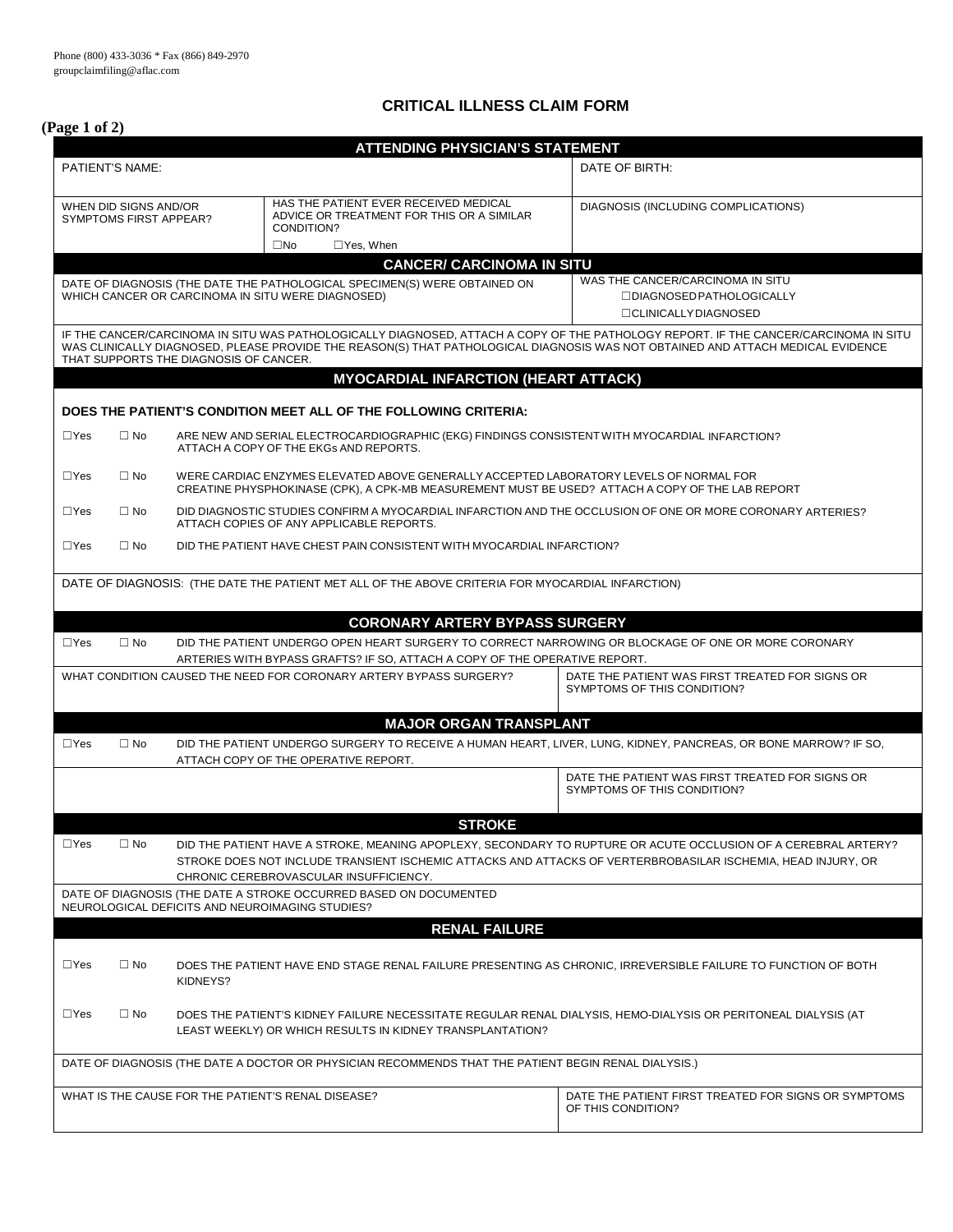## **(Page 2 of 2)**



| <b>ATTENDING PHYSICIAN'S STATEMENT (continued)</b>                                                                                                                                                                                                                   |                                                                                                    |                                                |                   |           |
|----------------------------------------------------------------------------------------------------------------------------------------------------------------------------------------------------------------------------------------------------------------------|----------------------------------------------------------------------------------------------------|------------------------------------------------|-------------------|-----------|
| <b>PATIENT'S NAME:</b>                                                                                                                                                                                                                                               |                                                                                                    | DATE OF BIRTH:                                 |                   |           |
|                                                                                                                                                                                                                                                                      |                                                                                                    |                                                |                   |           |
| $\square$ No<br>Is the patient unable to perform job duties?                                                                                                                                                                                                         | $\Box$ Yes                                                                                         | If yes, please provide dates:                  |                   |           |
|                                                                                                                                                                                                                                                                      |                                                                                                    |                                                |                   |           |
|                                                                                                                                                                                                                                                                      |                                                                                                    |                                                |                   |           |
| What specific job duties is patient unable to perform?                                                                                                                                                                                                               |                                                                                                    |                                                |                   |           |
| Restrictions and Limitations: (Please quantify in hours, weight, etc.)                                                                                                                                                                                               |                                                                                                    |                                                |                   |           |
|                                                                                                                                                                                                                                                                      |                                                                                                    |                                                |                   |           |
| If retired or unemployed which activities of daily living (ADLs) is patient unable to perform?                                                                                                                                                                       |                                                                                                    |                                                |                   |           |
| Is the patient:                                                                                                                                                                                                                                                      |                                                                                                    |                                                |                   |           |
|                                                                                                                                                                                                                                                                      | Was the patient hospitalized or confined to a skilled nursing facility?<br>$\Box$ No<br>$\Box$ Yes |                                                |                   |           |
| $\Box$ Ambulatory                                                                                                                                                                                                                                                    |                                                                                                    |                                                |                   |           |
| □Bed Confined                                                                                                                                                                                                                                                        | If yes, Hospital Address:                                                                          |                                                |                   |           |
| □ House Confined                                                                                                                                                                                                                                                     |                                                                                                    |                                                |                   |           |
| <b>Date Admitted:</b>                                                                                                                                                                                                                                                |                                                                                                    |                                                | Date Discharged:  |           |
| Date you expect patient to resume partial duties?                                                                                                                                                                                                                    |                                                                                                    | Date you expect patient to resume full duties? |                   |           |
| If patient is unemployed or retired, on what date would you expect a person of like age, gender and good health to resume his/her normal and necessary<br>activities?                                                                                                |                                                                                                    |                                                |                   |           |
| Was the patient treated by any other physician's for this condition?                                                                                                                                                                                                 | $\Box$ No                                                                                          | $\Box$ Yes                                     |                   |           |
| If yes, provide names and addresses of other treating physicians:                                                                                                                                                                                                    |                                                                                                    |                                                |                   |           |
|                                                                                                                                                                                                                                                                      |                                                                                                    |                                                |                   |           |
| Remember, it is unlawful to fill out this form with facts you know are false or to leave out facts you know are relevant and important. Check to be sure that all<br>information is correct before signing. Please refer to page 3 for notice specific to your state |                                                                                                    |                                                |                   |           |
| I hereby certify that the above described information is based upon reasonable medical probability and is true and correct to the best of my<br>knowledge and belief.                                                                                                |                                                                                                    |                                                |                   |           |
| TENDING PHYSICIAN'S SIGNATURE                                                                                                                                                                                                                                        |                                                                                                    |                                                |                   |           |
| I hereby certify that the above described information is based upon reasonable medical probability, and is true and correct to the best of my<br>knowledge and belief.                                                                                               |                                                                                                    |                                                |                   |           |
| Name (Attending Physician) Please Print:                                                                                                                                                                                                                             | Degree:                                                                                            |                                                | Telephone Number: |           |
|                                                                                                                                                                                                                                                                      |                                                                                                    |                                                |                   |           |
|                                                                                                                                                                                                                                                                      |                                                                                                    |                                                |                   |           |
| Address:                                                                                                                                                                                                                                                             | City:                                                                                              | State:                                         |                   | Zip code: |
|                                                                                                                                                                                                                                                                      |                                                                                                    |                                                |                   |           |
| Signature:                                                                                                                                                                                                                                                           | Date:                                                                                              |                                                | Medical Id#:      |           |
|                                                                                                                                                                                                                                                                      |                                                                                                    |                                                |                   |           |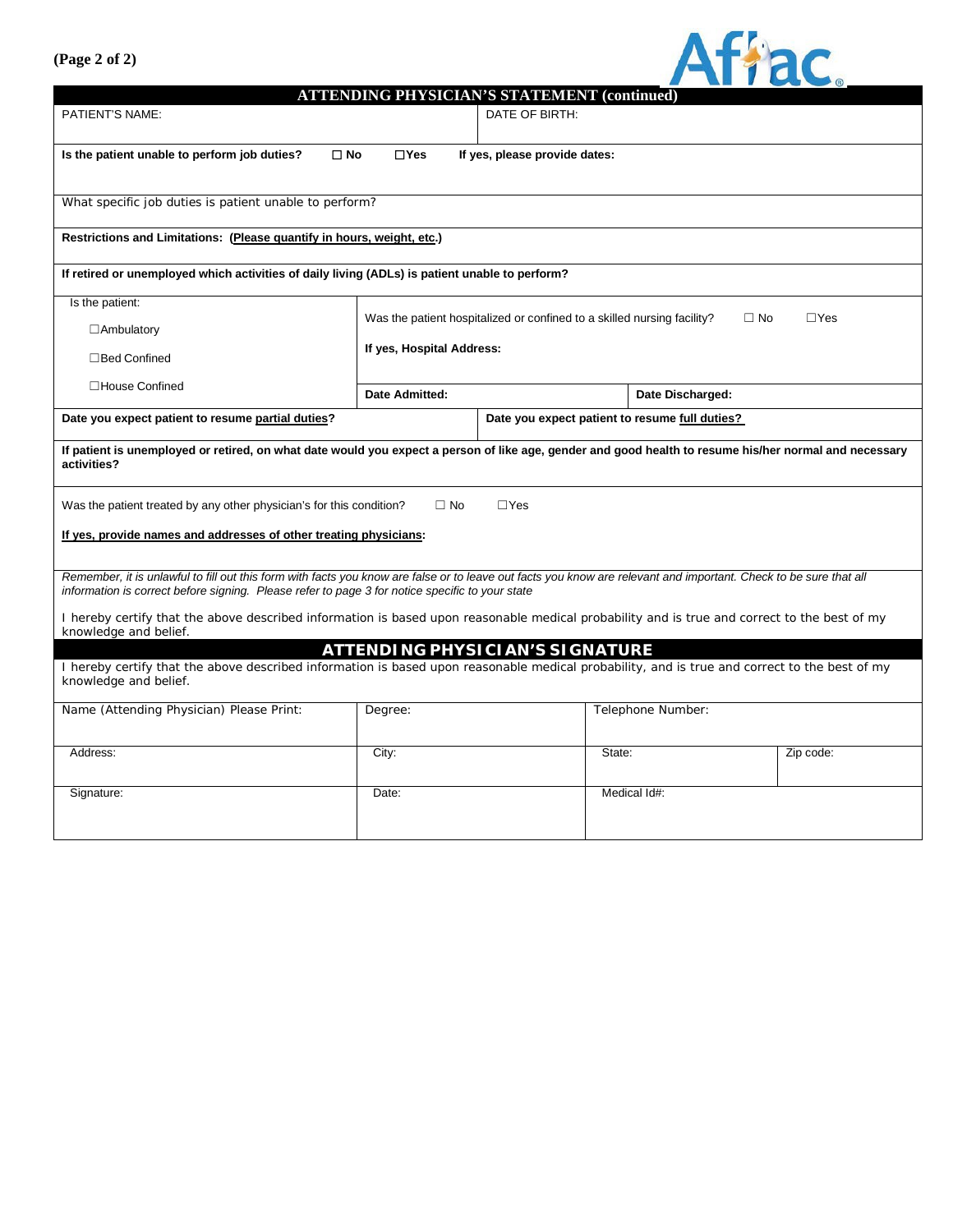



**Send to:** Continental American Insurance Company Post Office Box 84075 Columbus, GA 31993

**Phone:**(800) 433-3036 **Fax:**(866)849-2970 **Email: [groupclaimfiling@aflac.com](mailto:groupclaimfiling@aflac.com)**

| <b>Primary Certificate Holder Name:</b>                                                             | <b>SSN</b> (optional):                |              |                  | Date of Birth:    |      |
|-----------------------------------------------------------------------------------------------------|---------------------------------------|--------------|------------------|-------------------|------|
|                                                                                                     |                                       |              |                  |                   |      |
| <b>Certificate Number(s):</b>                                                                       |                                       |              |                  |                   |      |
| <b>Address:</b>                                                                                     |                                       | City:        |                  | State:            | Zip: |
| Name of Individual Subject to Disclosure (If not the primary Certificate Holder):<br>Date of Birth: |                                       |              |                  |                   |      |
| <b>Relationship to Primary Certificate Holder:</b><br>$\Box$ Self                                   | $\Box$ Spouse $\Box$ Domestic Partner | $\Box$ Child | $\Box$ Stepchild | $\Box$ Grandchild |      |

#### **I. Authorization:**

Forthe purpose of evaluating my *eligibility for insurance and for benefits* under an existing certificate, including checking for and resolving any issuesthat may arise regarding incomplete or incorrect information on my application for coverage and/or claim form, I hereby authorize the disclosure of the following information(defined below) about me and, if applicable, my dependents, from the sources listed below to Continental American Insurance Company (CAIC), or any person or entity acting on its part, to include American Family Life Assurance Company of Columbus and American Family Life Assurance Company of New York (collectively, "Aflac).

### **II. Disclosure of HealthInformation:**

Health information may be disclosed by any health care provider, health plan (including CAIC or Aflac, with respect to other CAIC or Aflac coverages) or health care clearinghouse that has any records or knowledge about me. Health care provider includes, but is not limited to, any licensed physician, medical or nurse practitioner, nurse, pharmacist, osteopath, psychologist, physical or occupationaltherapist, chiropractor, dentist, audiologist orspeech pathologist, podiatrist, hospital, medical clinic orlaboratory, pharmacy, rehabilitation facility, nursing home or extended care facility, prescription drug database or pharmacy benefit manager, or ambulance or other medical transport service. Health information may also be disclosed by any insurance company or the Medical Information Bureau (MIB). Health information includes my entire medical record, but does not include psychotherapy notes. Some information obtained may not be protected by certain federal regulations governing the privacy of health information, but the information is protected by state privacy laws and other applicable laws. CAIC will not disclose the information unless permitted or required by those laws.

#### **III. Rights andExpiration:**

I understand that I may revoke this authorization at any time, except to the extent that CAIC or Aflac has taken action in reliance on this authorization. If I revoke this authorization, CAIC may not be able to evaluate my application for coverage and/or claim. To revoke this authorization, I must provide a written and signed revocation to CAIC at the address or fax number above. Unless otherwise revoked, this authorization shall remain in effect for two (2) years from the date signed or upon my death, whichever occurs first. I agree that a copy of this authorization is as valid as the original and that I or an authorized representative mayrequest a copyof this authorization.

#### **IV. Notice:**

I understand that CAIC is not conditioning payment, enrollment, or eligibility for benefits on whether I sign this authorization. I understand that if the information disclosed is protected health information relating to a health plan and the person or entity receiving the information is a not a health care provider or health plan covered by federal privacy regulations, the information disclosed may be re-disclosed by such person or entity and will likely no longer be protected by the federal privacy regulations.

- **If records are on an adult dependent, (e.g.spouse, child over 18), the dependent mustsign thisform**
- **If records are on a minor child the natural parent or legal guardian mustsign on their behalf.**

Signature of Individual Subject to Disclosure **Date Signature of Individual Subject to Disclosure** Date Signed

Legal Representative's PrintedName Legal Representative's Signature Legal Relationship Date *\*\*\*If signed by a legal representative (e.g. Legal Guardian, Estate Administrator, Power of Attorney*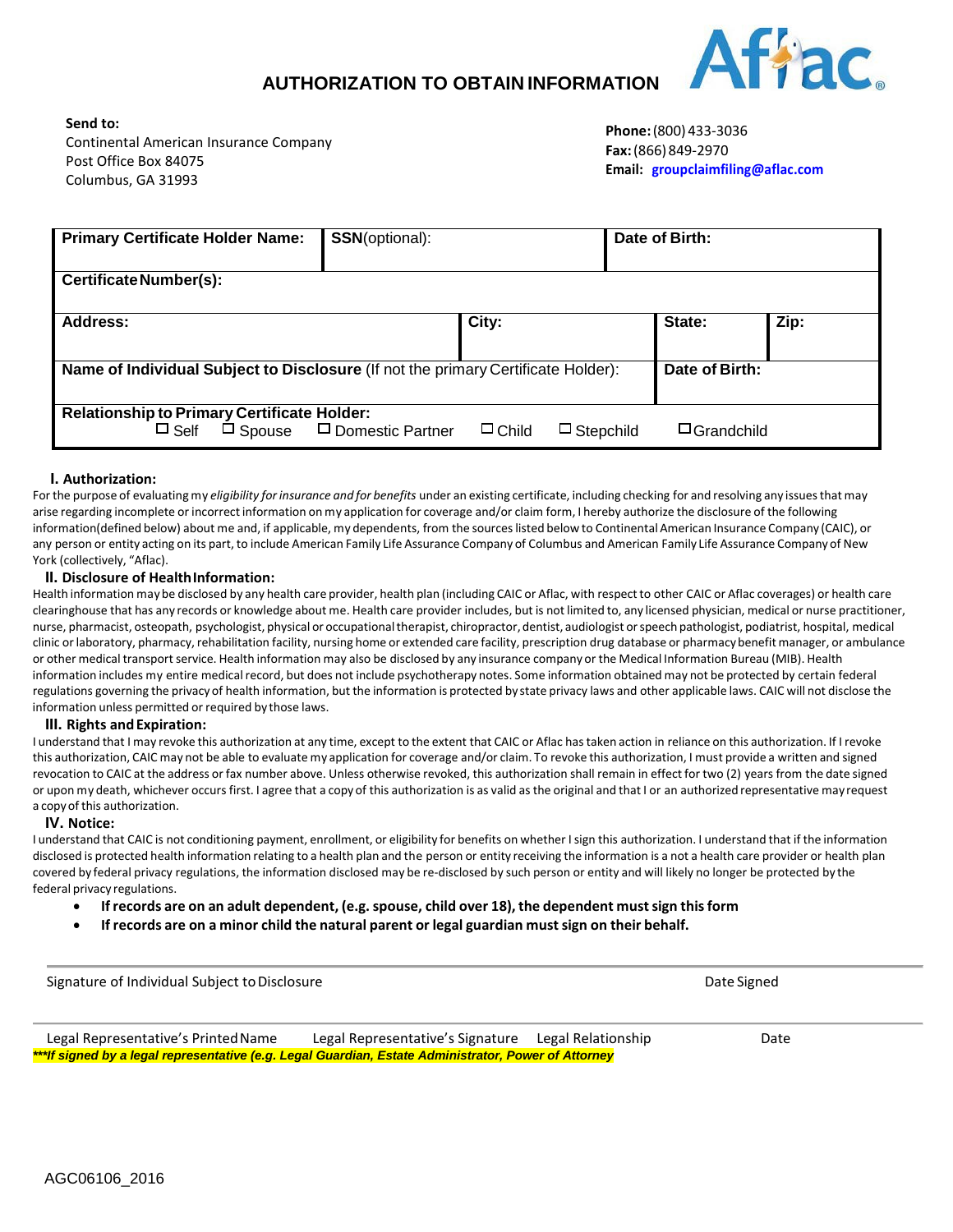

| Send to:<br>Post Office Box 84075<br>Columbus, Georgia 31993                                                                                                                                                                                                                                                                                                                                                                                                                                                                                                                                                                   | Continental American Insurance Company | Phone: (800) 433-3036 Fax (866) 849-2970<br>Email: groupclaimfiling@aflac.com                                                                                                                                                 |  |  |
|--------------------------------------------------------------------------------------------------------------------------------------------------------------------------------------------------------------------------------------------------------------------------------------------------------------------------------------------------------------------------------------------------------------------------------------------------------------------------------------------------------------------------------------------------------------------------------------------------------------------------------|----------------------------------------|-------------------------------------------------------------------------------------------------------------------------------------------------------------------------------------------------------------------------------|--|--|
|                                                                                                                                                                                                                                                                                                                                                                                                                                                                                                                                                                                                                                |                                        | <b>Authorization Agreement for Direct Deposit</b>                                                                                                                                                                             |  |  |
| Stop<br>Start<br>I would like to:<br>$\Box$ Change direct deposit of my claim payment(s).                                                                                                                                                                                                                                                                                                                                                                                                                                                                                                                                      |                                        |                                                                                                                                                                                                                               |  |  |
| Account Type:                                                                                                                                                                                                                                                                                                                                                                                                                                                                                                                                                                                                                  |                                        |                                                                                                                                                                                                                               |  |  |
| $\Box$ Checking<br>Savings                                                                                                                                                                                                                                                                                                                                                                                                                                                                                                                                                                                                     |                                        | <b>Jane Doe</b><br>1001<br>1234 Main St. Apt 101<br>Lenexa, KS 66215<br><b>DATE</b><br>PAY<br>TO THE OF                                                                                                                       |  |  |
| **** Please provide a blank voided check<br>or direct deposit form from your<br>financial institution. Incomplete or<br>inaccurate information will not be<br>processed.                                                                                                                                                                                                                                                                                                                                                                                                                                                       |                                        | <b>DOLLARS</b> E.<br><b>Your Bank</b><br>Address of Your Bank<br>Lenexa, KS 66215<br>FOR<br>:1234567890<br>#1234567# 1001<br>2234567<br>123456789<br>100<br><b>Bank Account Number</b><br>Check<br><b>Bank Routing Number</b> |  |  |
| 9-Digit Routing Number:                                                                                                                                                                                                                                                                                                                                                                                                                                                                                                                                                                                                        |                                        | <b>Account Number:</b>                                                                                                                                                                                                        |  |  |
| Name of Financial Institution:                                                                                                                                                                                                                                                                                                                                                                                                                                                                                                                                                                                                 |                                        |                                                                                                                                                                                                                               |  |  |
| Address:                                                                                                                                                                                                                                                                                                                                                                                                                                                                                                                                                                                                                       |                                        | City:                                                                                                                                                                                                                         |  |  |
| State:                                                                                                                                                                                                                                                                                                                                                                                                                                                                                                                                                                                                                         | Zip:                                   | Phone:                                                                                                                                                                                                                        |  |  |
| I authorize Continental American Insurance Company (CAIC) to initiate credit entries, and, if errors occur, I<br>authorize the correction of entries to my account as indicated. This authorization remains effective and in<br>full force until CAIC receives written notification from me of its termination in such time and in such manner<br>to afford CAIC a reasonable opportunity to act on it. Please notify CAIC immediately if your financial<br>institution information has changed by sending notification to the address indicated above. Should you have<br>any questions, please contact us at 1-800-433-3036. |                                        |                                                                                                                                                                                                                               |  |  |
| Policy/Certificate Holder's Name (Print):                                                                                                                                                                                                                                                                                                                                                                                                                                                                                                                                                                                      |                                        |                                                                                                                                                                                                                               |  |  |
| Address:                                                                                                                                                                                                                                                                                                                                                                                                                                                                                                                                                                                                                       |                                        | City/State/Zip:                                                                                                                                                                                                               |  |  |
| Phone #:                                                                                                                                                                                                                                                                                                                                                                                                                                                                                                                                                                                                                       |                                        | E-mail Address:                                                                                                                                                                                                               |  |  |
| Employer Name or Group #:                                                                                                                                                                                                                                                                                                                                                                                                                                                                                                                                                                                                      |                                        | Certificate#:                                                                                                                                                                                                                 |  |  |
| ***By providing your e-mail address above, you consent to the use of electronic transactions in connection with your CAIC policies, contracts, and/or<br>accounts to the extent available and permitted by law (which may include, but not limited to: invoices, claim correspondence, contracts, surveys, and<br>other materials that CAIC is, or may be, legally required to deliver to you)                                                                                                                                                                                                                                 |                                        |                                                                                                                                                                                                                               |  |  |

*Note: Forms received without signature will not be processed. Electronic signatures not accepted.* **Policy/Certificate Holder Signature** *(Required)* **Date Signed:** 

Continental American Insurance Company (CAIC), a proud member of the Aflac family of insurers, is a wholly-owned subsidiary of Aflac Incorporated and underwrites group coverage. Aflacis not licensed to solicit business in New York, Guam, Puerto Rico, or the Virgin Islands. For groups sitused in California, coverage is underwritten by Continental American Life Insurance Company. For groups sitused in New York, coverage is underwritten by American Family Life Assurance Company of New York.

ContinentalAmerican Insurance Company • 1600 Williams St • Columbia, SouthCarolina 29201 • 1-800-433-3036 toll-free • 1-866-849-2970 fax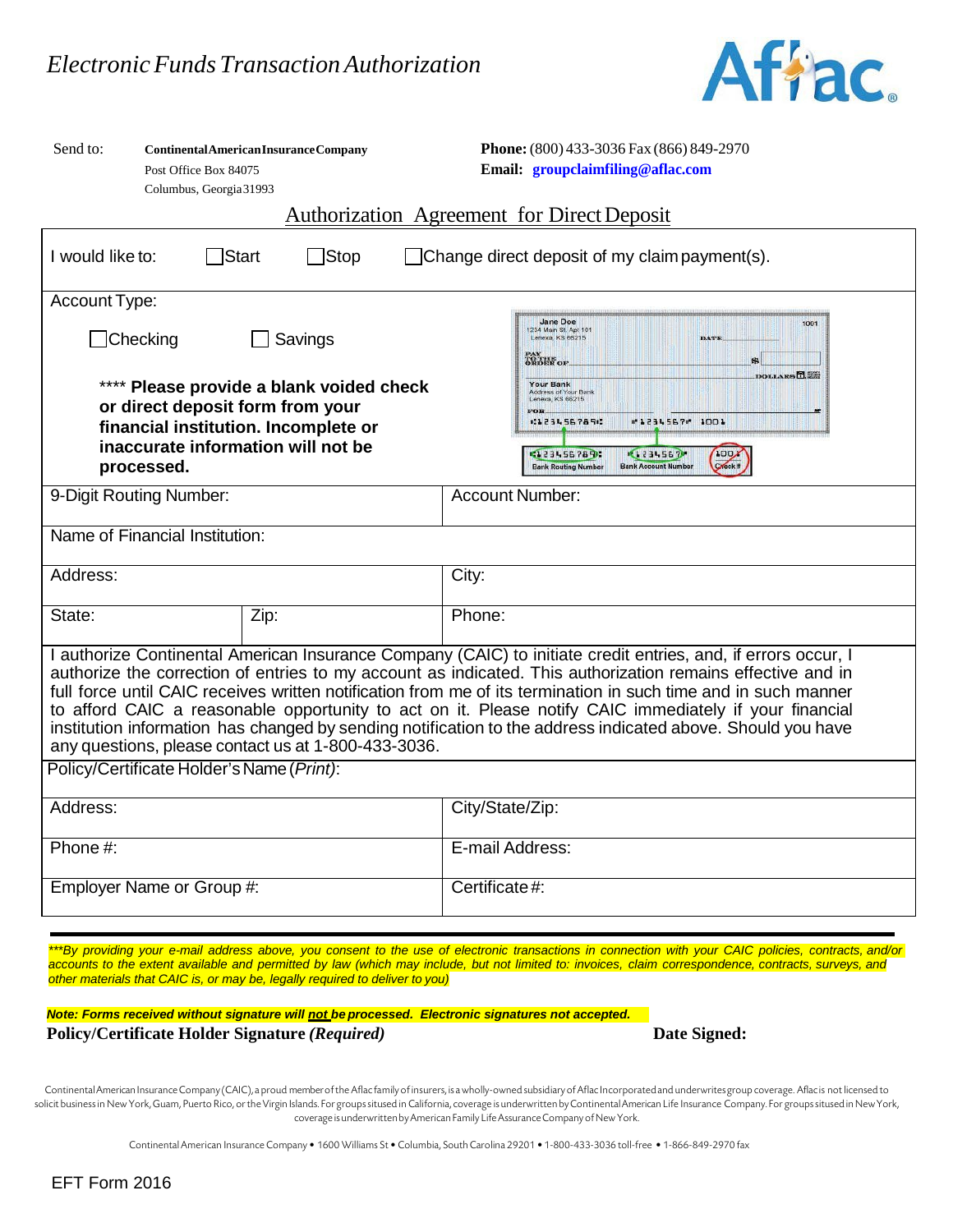# **FRAUD WARNING NOTICES**

For use with Claim Forms

## **PLEASE READ THE FRAUD WARNING NOTICE FOR YOUR STATE**

| ALASKA: A person who knowingly and with intent to           | <b>IDAHO:</b> Any person who knowingly, and with intent |
|-------------------------------------------------------------|---------------------------------------------------------|
| injury, defraud or deceive an insurance company files       | to defraud or deceive any insurance company, files      |
| a claim containing false, incomplete, or misleading         | a statement of claim containing any false,              |
| information may be prosecuted under state law.              | incomplete, or misleading information is guilty of a    |
|                                                             | felony.                                                 |
| <b>ARIZONA:</b> For your protection Arizona law requires    | <b>INDIANA:</b> A person who knowingly and with intent  |
| the following statement to appear on this form. Any         | to defraud an insurer files a statement of claim        |
| person who knowingly presents a false or fraudulent         | containing Any false, incomplete, or misleading         |
| claim for payment of a loss is subject to criminal and      | information commits a felony.                           |
| civil penalties.                                            |                                                         |
| <b>ARKANSAS:</b> Any person who knowingly presents a        | <b>KENTUCKY:</b> Any person who knowingly and with      |
| false or fraudulent claim for payment of a loss or          | intent to defraud any insurance company or other        |
| benefit or knowingly presents false information in an       | person files a statement of claim containing any        |
| application for insurance is guilty of a crime and may      | materially false information or conceals, for the       |
| be subject to fines and confinement in prison.              | purpose of misleading, information concerning any       |
|                                                             | fact material thereto commits a fraudulent              |
|                                                             | insurance act, which is a crime.                        |
| <b>CALIFORNIA:</b> For your protection California law       | LOUISIANA: Any person who knowingly presents a          |
| requires the following to appear on this form:              | false or fraudulent claim for payment of a loss or      |
| Any person who knowingly presents a false or                | benefit or knowingly presents false information in      |
| fraudulent claim for the payment of a loss is guilty of a   | an application for insurance is guilty of a crime and   |
|                                                             | may be subject to fines and confinement in prison.      |
| crime and may be subject to fines and confinement in        |                                                         |
| state prison.                                               |                                                         |
| <b>COLORADO:</b> It is unlawful to knowingly provide false, | <b>MAINE:</b> It is a crime to knowingly provide false, |
| incomplete, or misleading facts or information to an        | incomplete or misleading information to an              |
| insurance company for the purpose of defrauding or          | insurance company for the purpose of defrauding         |
| attempting to defraud the company. Penalties may            | the company. Penalties may include imprisonment,        |
| include imprisonment, fines, denial of insurance and        | fines or a denial of insurance benefits.                |
| civil damages. Any insurance company or agent of an         |                                                         |
| insurance company who knowingly provides false,             | <b>MARYLAND:</b> Any person who knowingly and           |
| incomplete, or misleading facts or information to a         | willfully presents a false or fraudulent claim for      |
| policyholder or claimant for the purpose of defrauding      | payment of a loss or benefit or who knowingly and       |
| or attempting to defraud the policyholder or claimant       | willfully presents false information in an application  |
| with regard to a settlement or award payable from           | for insurance is guilty of a crime and may be subject   |
| insurance proceeds shall be reported to the Colorado        | to fines and confinement in prison.                     |
| division of insurance within the department                 |                                                         |
| of regulatory agencies.                                     |                                                         |
| <b>DELAWARE:</b> Any person who knowingly, and with         | MINNESOTA: A person who files a claim with              |
| intent to injure, defraud or deceive any insurer, files a   | intent to defraud or helps commit a fraud against an    |
| statement of claim containing any false, incomplete or      | insurer is guilt of a crime.                            |
| misleading information is guilty of a felony.               |                                                         |
| <b>DISTRICT OF COLUMBIA: WARNING: It is a crime</b>         | <b>NEW HAMPSHIRE:</b> Any person who, with a            |
| to provide false or misleading information to an            | purpose toinjure, defraud, or deceive any insurance     |
| insurer for the purpose of defrauding the insurer or        | company, files a statement of claim containing any      |
| any other person. Penalties include imprisonment            | false, incomplete, ormisleading information is          |
| and/or fines. In addition, an insurer may deny              | subject to prosecution andpunishment for                |
| insurance benefits if false information materially          | insurance fraud, as provided in RSA638:20.              |
| related to a claim was provided by the applicant.           |                                                         |
| FLORIDA: Any person who knowingly and with intent           | NEW JERSEY: Any person who knowingly files a            |
| to injure, defraud, or deceive any insurer files a          | statement of claim containing any false or              |
| statement of claim or an application containing any         | misleading information is subject to criminal and       |
| false, incomplete, or misleading information is guilty of   | civil penalties.                                        |
| a felony of the third degree.                               |                                                         |
|                                                             |                                                         |